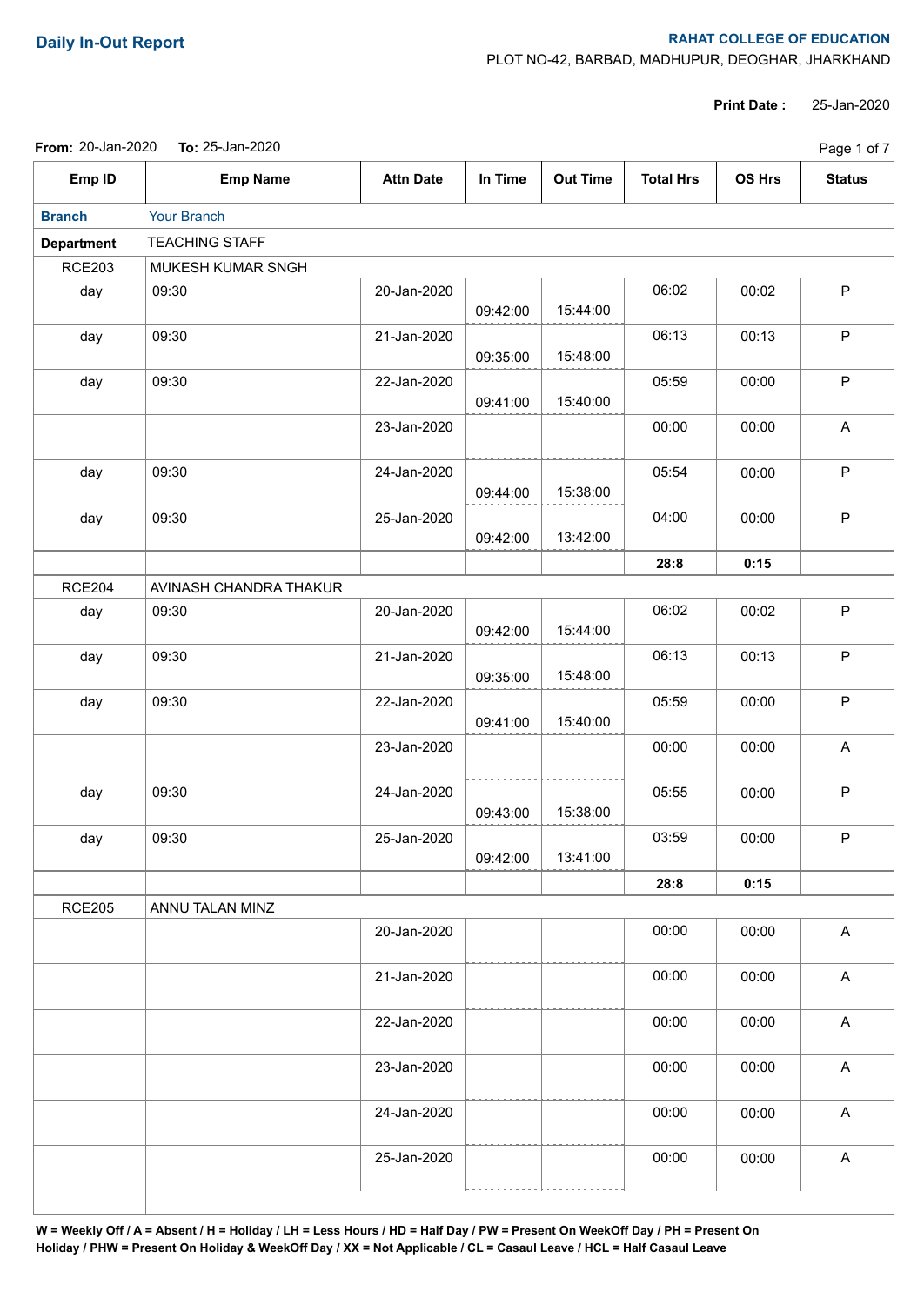**From:** 20-Jan-2020 **To:** 25-Jan-2020

| Emp ID        | <b>Emp Name</b>       | <b>Attn Date</b> | In Time  | <b>Out Time</b> | <b>Total Hrs</b> | OS Hrs | <b>Status</b>             |
|---------------|-----------------------|------------------|----------|-----------------|------------------|--------|---------------------------|
|               |                       |                  |          |                 | $\mathbf{0}$ 0   | 0:0    |                           |
| <b>RCE206</b> | SANDIP KUMAR MAHTO    |                  |          |                 |                  |        |                           |
| day           | 09:30                 | 20-Jan-2020      | 09:41:00 | 15:44:00        | 06:03            | 00:03  | $\mathsf{P}$              |
| day           | 09:30                 | 21-Jan-2020      | 09:35:00 | 15:48:00        | 06:13            | 00:13  | $\sf P$                   |
| day           | 09:30                 | 22-Jan-2020      | 09:41:00 | 15:40:00        | 05:59            | 00:00  | $\mathsf P$               |
|               |                       | 23-Jan-2020      |          |                 | 00:00            | 00:00  | A                         |
| day           | 09:30                 | 24-Jan-2020      | 09:44:00 | 15:38:00        | 05:54            | 00:00  | $\mathsf P$               |
| day           | 09:30                 | 25-Jan-2020      | 09:42:00 | 13:42:00        | 04:00            | 00:00  | $\mathsf{P}$              |
|               |                       |                  |          |                 | 28:9             | 0:16   |                           |
| <b>RCE207</b> | <b>MANISHA KUMARI</b> |                  |          |                 |                  |        |                           |
| day           | 09:30                 | 20-Jan-2020      | 09:42:00 | 15:45:00        | 06:03            | 00:03  | $\mathsf{P}$              |
| day           | 09:30                 | 21-Jan-2020      | 09:34:00 | 15:48:00        | 06:14            | 00:14  | $\mathsf P$               |
| day           | 09:30                 | 22-Jan-2020      | 09:41:00 | 15:40:00        | 05:59            | 00:00  | $\mathsf{P}$              |
|               |                       | 23-Jan-2020      |          |                 | 00:00            | 00:00  | $\mathsf{A}$              |
| day           | 09:30                 | 24-Jan-2020      | 09:43:00 | 15:38:00        | 05:55            | 00:00  | $\mathsf P$               |
| day           | 09:30                 | 25-Jan-2020      | 09:42:00 | 13:41:00        | 03:59            | 00:00  | $\mathsf P$               |
|               |                       |                  |          |                 | 28:10            | 0:17   |                           |
| <b>RCE208</b> | MD. JULFIKAR          |                  |          |                 |                  |        |                           |
| day           | 09:30                 | 20-Jan-2020      | 09:42:00 | 15:45:00        | 06:03            | 00:03  | $\mathsf{P}$              |
| day           | 09:30                 | 21-Jan-2020      | 09:34:00 | 15:48:00        | 06:14            | 00:14  | $\mathsf P$               |
| day           | 09:30                 | 22-Jan-2020      | 09:41:00 | 15:41:00        | 06:00            | 00:00  | $\sf P$                   |
|               |                       | 23-Jan-2020      |          |                 | 00:00            | 00:00  | $\boldsymbol{\mathsf{A}}$ |
| day           | 09:30                 | 24-Jan-2020      | 09:44:00 | 15:38:00        | 05:54            | 00:00  | $\mathsf P$               |
| day           | 09:30                 | 25-Jan-2020      | 09:42:00 | 13:41:00        | 03:59            | 00:00  | P                         |
|               |                       |                  |          |                 | 28:10            | 0:17   |                           |
| <b>RCE209</b> | DR. RANU BHATTACHARYA |                  |          |                 |                  |        |                           |
| day           | 09:30                 | 20-Jan-2020      | 09:42:00 | 15:45:00        | 06:03            | 00:03  | $\mathsf P$               |
| day           | 09:30                 | 21-Jan-2020      | 09:34:00 | 15:48:00        | 06:14            | 00:14  | $\mathsf P$               |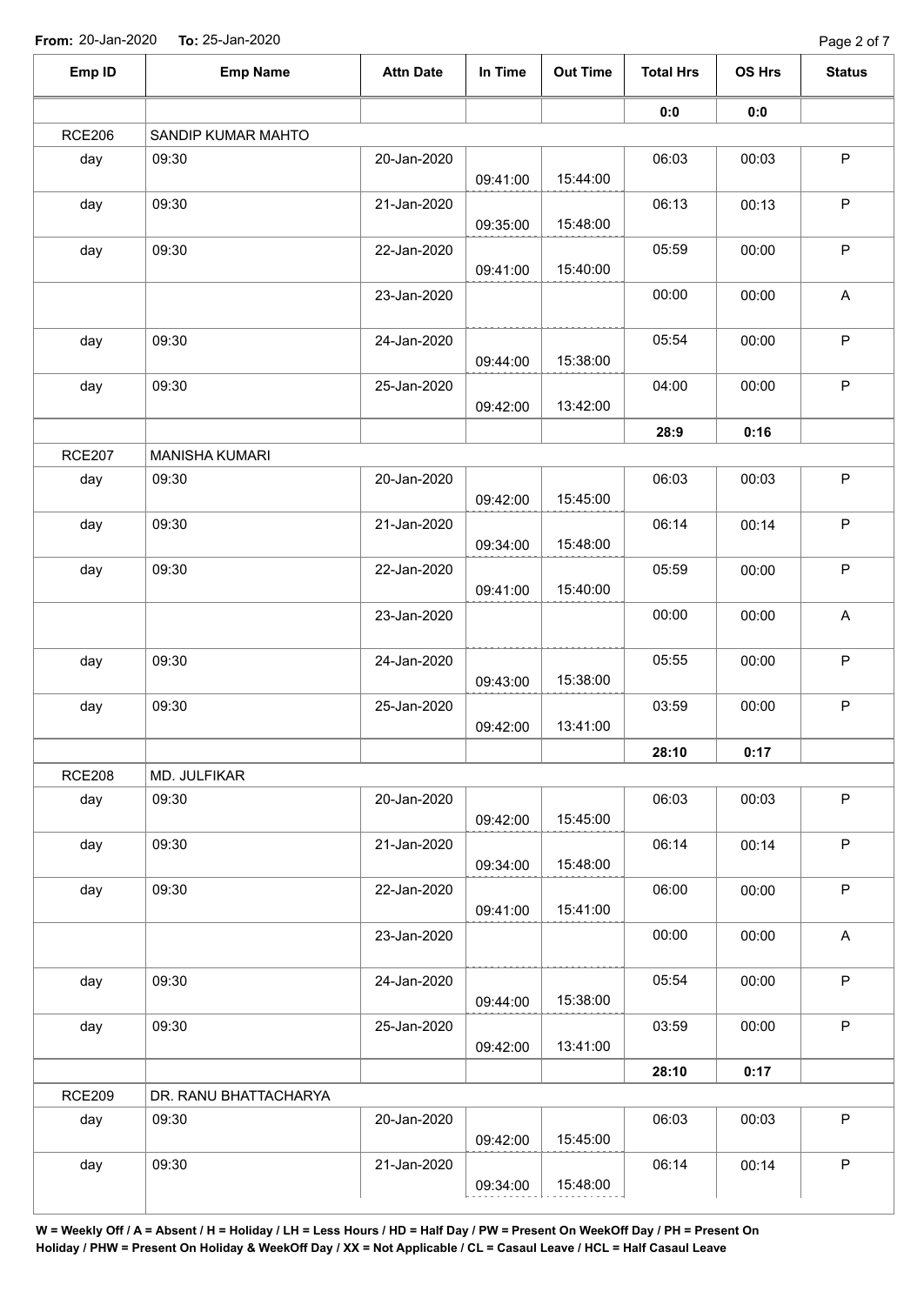| Emp ID        | <b>Emp Name</b>      | <b>Attn Date</b> | In Time  | <b>Out Time</b> | <b>Total Hrs</b> | OS Hrs | <b>Status</b>             |
|---------------|----------------------|------------------|----------|-----------------|------------------|--------|---------------------------|
| day           | 09:30                | 22-Jan-2020      | 09:41:00 | 15:40:00        | 05:59            | 00:00  | $\mathsf P$               |
|               |                      | 23-Jan-2020      |          |                 | 00:00            | 00:00  | $\boldsymbol{\mathsf{A}}$ |
| day           | 09:30                | 24-Jan-2020      | 09:43:00 | 15:38:00        | 05:55            | 00:00  | $\mathsf P$               |
| day           | 09:30                | 25-Jan-2020      | 09:42:00 | 13:41:00        | 03:59            | 00:00  | $\sf P$                   |
|               |                      |                  |          |                 | 28:10            | 0:17   |                           |
| <b>RCE210</b> | DWARIKA PRASAD YADAV |                  |          |                 |                  |        |                           |
|               |                      | 20-Jan-2020      |          |                 | 00:00            | 00:00  | $\boldsymbol{\mathsf{A}}$ |
|               |                      | 21-Jan-2020      |          |                 | 00:00            | 00:00  | A                         |
|               |                      | 22-Jan-2020      |          |                 | 00:00            | 00:00  | A                         |
|               |                      | 23-Jan-2020      |          |                 | 00:00            | 00:00  | $\boldsymbol{\mathsf{A}}$ |
|               |                      | 24-Jan-2020      |          |                 | 00:00            | 00:00  | $\boldsymbol{\mathsf{A}}$ |
|               |                      | 25-Jan-2020      |          |                 | 00:00            | 00:00  | $\boldsymbol{\mathsf{A}}$ |
|               |                      |                  |          |                 | 0:0              | 0:0    |                           |
| <b>RCE211</b> | SIMA PANDEY          |                  |          |                 |                  |        |                           |
| day           | 09:30                | 20-Jan-2020      | 09:42:00 | 15:44:00        | 06:02            | 00:02  | $\mathsf P$               |
| day           | 09:30                | 21-Jan-2020      | 09:35:00 | 15:48:00        | 06:13            | 00:13  | $\mathsf P$               |
| day           | 09:30                | 22-Jan-2020      | 09:41:00 | 15:40:00        | 05:59            | 00:00  | $\mathsf P$               |
|               |                      | 23-Jan-2020      |          |                 | 00:00            | 00:00  | $\boldsymbol{\mathsf{A}}$ |
| day           | 09:30                | 24-Jan-2020      | 09:44:00 | 15:38:00        | 05:54            | 00:00  | $\mathsf{P}$              |
| day           | 09:30                | 25-Jan-2020      | 09:42:00 | 13:41:00        | 03:59            | 00:00  | $\mathsf P$               |
|               |                      |                  |          |                 | 28:7             | 0:15   |                           |
| <b>RCE212</b> | SAMAPAN MANDAL       |                  |          |                 |                  |        |                           |
| day           | 09:30                | 20-Jan-2020      | 09:41:00 | 15:44:00        | 06:03            | 00:03  | $\mathsf P$               |
| day           | 09:30                | 21-Jan-2020      | 09:35:00 | 15:48:00        | 06:13            | 00:13  | P                         |
| day           | 09:30                | 22-Jan-2020      | 09:41:00 | 15:40:00        | 05:59            | 00:00  | $\mathsf P$               |
|               |                      | 23-Jan-2020      |          |                 | 00:00            | 00:00  | $\mathsf A$               |
| day           | 09:30                | 24-Jan-2020      | 09:44:00 | 15:38:00        | 05:54            | 00:00  | $\mathsf P$               |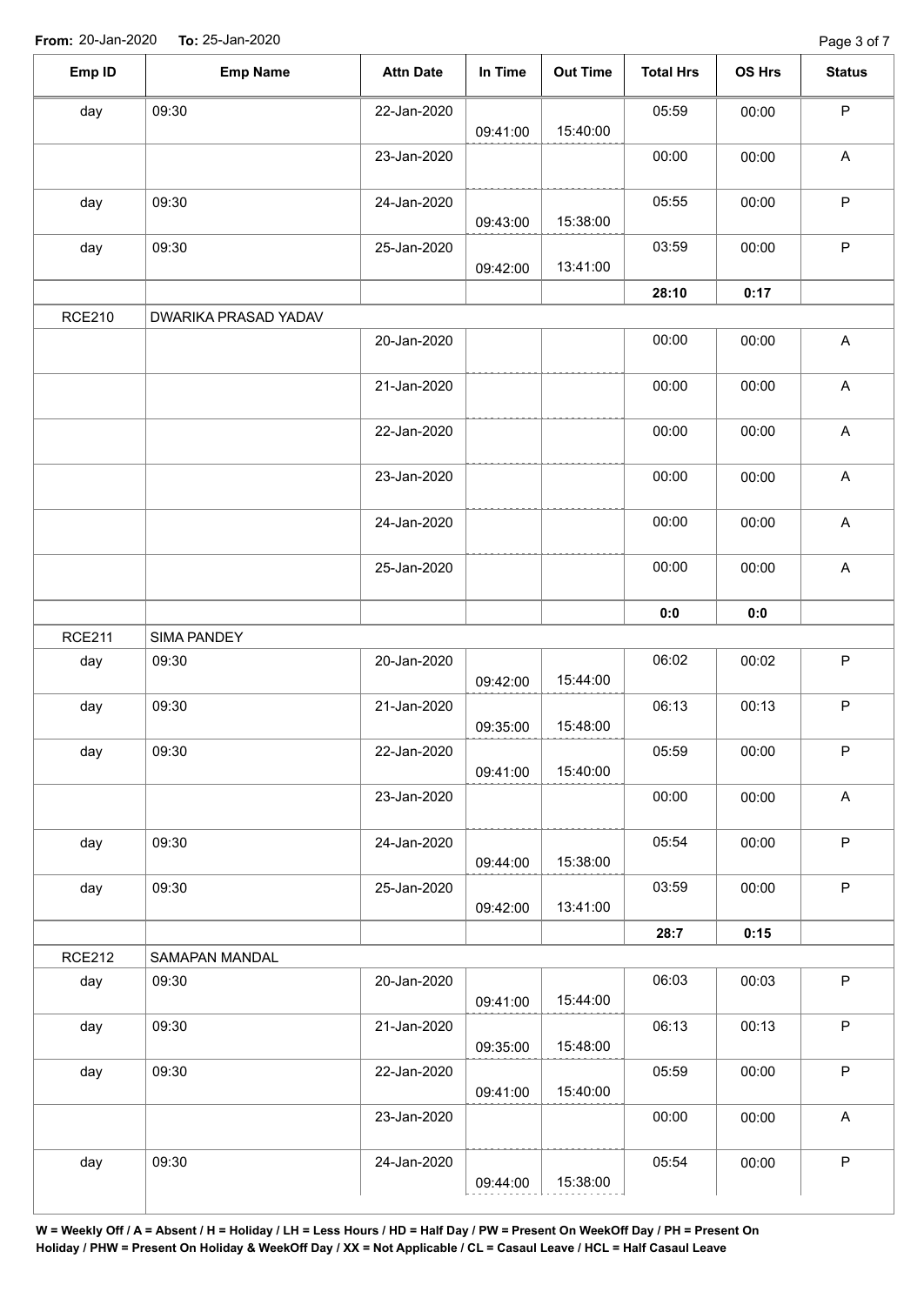| Emp ID        | <b>Emp Name</b>    | <b>Attn Date</b> | In Time  | <b>Out Time</b> | <b>Total Hrs</b> | OS Hrs | <b>Status</b> |
|---------------|--------------------|------------------|----------|-----------------|------------------|--------|---------------|
| day           | 09:30              | 25-Jan-2020      |          |                 | 04:00            | 00:00  | $\mathsf P$   |
|               |                    |                  | 09:42:00 | 13:42:00        |                  |        |               |
|               |                    |                  |          |                 | 28:9             | 0:16   |               |
| <b>RCE213</b> | MD. MUSTAQUE       |                  |          |                 |                  |        |               |
| day           | 09:30              | 20-Jan-2020      | 09:41:00 | 15:45:00        | 06:04            | 00:04  | $\mathsf P$   |
| day           | 09:30              | 21-Jan-2020      | 09:34:00 | 15:48:00        | 06:14            | 00:14  | $\mathsf P$   |
| day           | 09:30              | 22-Jan-2020      | 09:40:00 | 15:41:00        | 06:01            | 00:01  | $\mathsf P$   |
|               |                    | 23-Jan-2020      |          |                 | 00:00            | 00:00  | A             |
| day           | 09:30              | 24-Jan-2020      | 09:44:00 | 15:38:00        | 05:54            | 00:00  | $\mathsf P$   |
| day           | 09:30              | 25-Jan-2020      |          |                 | 03:59            | 00:00  | $\mathsf P$   |
|               |                    |                  | 09:42:00 | 13:41:00        |                  |        |               |
|               |                    |                  |          |                 | 28:12            | 0:19   |               |
| <b>RCE214</b> | MD. SANAUL HAQUE   |                  |          |                 |                  |        |               |
| day           | 09:30              | 20-Jan-2020      | 09:42:00 | 15:44:00        | 06:02            | 00:02  | $\mathsf P$   |
| day           | 09:30              | 21-Jan-2020      | 09:35:00 | 15:49:00        | 06:14            | 00:14  | P             |
| day           | 09:30              | 22-Jan-2020      | 09:41:00 | 15:40:00        | 05:59            | 00:00  | $\mathsf P$   |
|               |                    | 23-Jan-2020      |          |                 | 00:00            | 00:00  | A             |
| day           | 09:30              | 24-Jan-2020      | 09:44:00 | 15:38:00        | 05:54            | 00:00  | $\sf P$       |
| day           | 09:30              | 25-Jan-2020      | 09:42:00 | 13:41:00        | 03:59            | 00:00  | P             |
|               |                    |                  |          |                 | 28:8             | 0:16   |               |
| <b>RCE215</b> | SATYAJEET MONDAL   |                  |          |                 |                  |        |               |
| day           | 09:30              | 20-Jan-2020      | 09:41:00 | 15:44:00        | 06:03            | 00:03  | $\mathsf P$   |
| day           | 09:30              | 21-Jan-2020      | 09:35:00 | 15:48:00        | 06:13            | 00:13  | P             |
| day           | 09:30              | 22-Jan-2020      | 09:40:00 | 15:41:00        | 06:01            | 00:01  | $\mathsf P$   |
|               |                    | 23-Jan-2020      |          |                 | 00:00            | 00:00  | A             |
| day           | 09:30              | 24-Jan-2020      |          |                 | 05:54            | 00:00  | P             |
|               | 09:30              | 25-Jan-2020      | 09:44:00 | 15:38:00        | 03:59            | 00:00  | $\mathsf{P}$  |
| day           |                    |                  | 09:42:00 | 13:41:00        |                  |        |               |
|               |                    |                  |          |                 | 28:10            | 0:17   |               |
| <b>RCE216</b> | <b>MADAN KUMAR</b> |                  |          |                 |                  |        |               |
| day           | 09:30              | 20-Jan-2020      |          |                 | 06:03            | 00:03  | $\mathsf P$   |
|               |                    |                  | 09:42:00 | 15:45:00        |                  |        |               |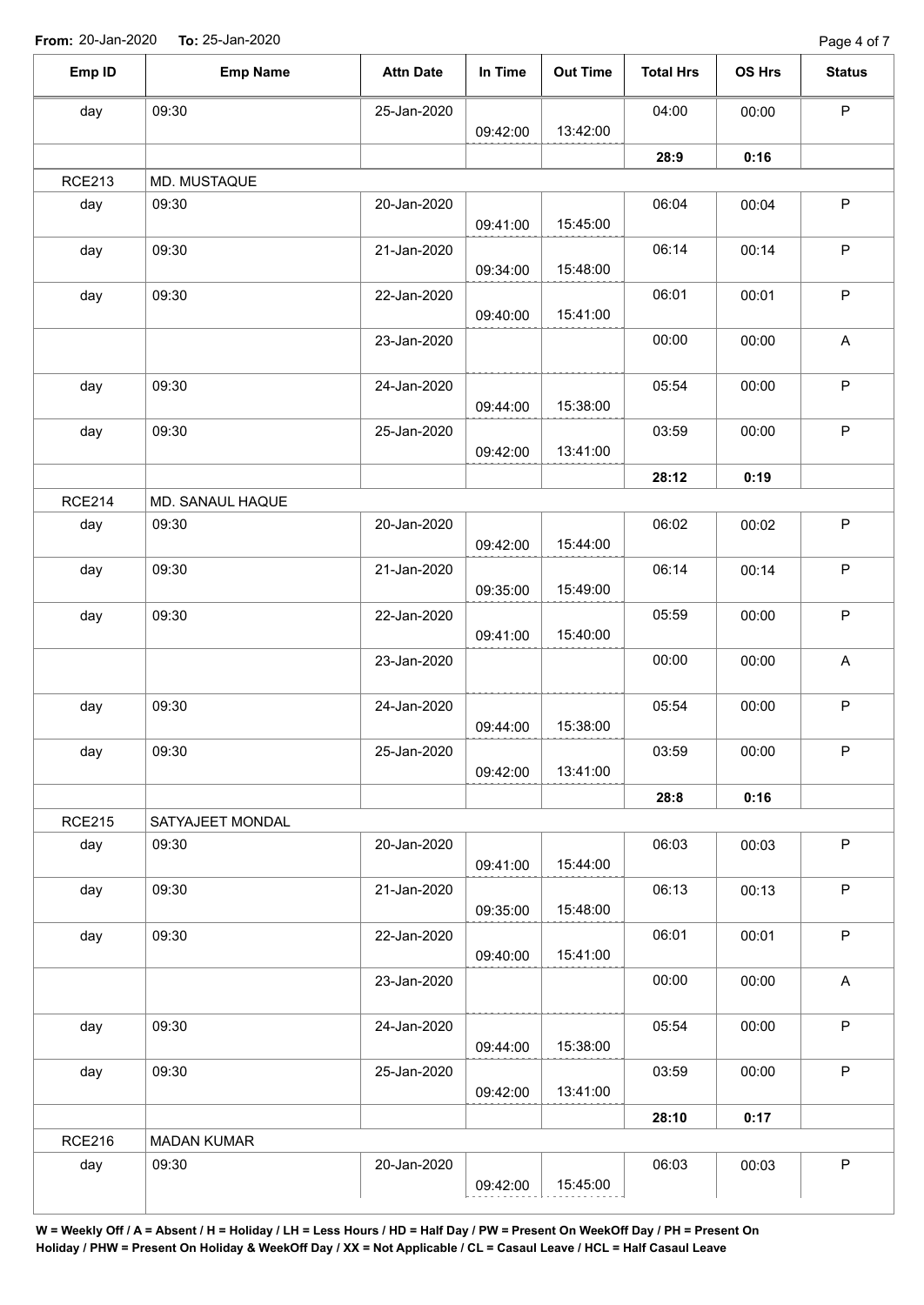| Emp ID            | <b>Emp Name</b>           | <b>Attn Date</b> | In Time  | <b>Out Time</b> | <b>Total Hrs</b> | OS Hrs | <b>Status</b>             |
|-------------------|---------------------------|------------------|----------|-----------------|------------------|--------|---------------------------|
| day               | 09:30                     | 21-Jan-2020      | 09:35:00 | 15:48:00        | 06:13            | 00:13  | $\mathsf P$               |
| day               | 09:30                     | 22-Jan-2020      | 09:40:00 | 15:40:00        | 06:00            | 00:00  | $\mathsf P$               |
|                   |                           | 23-Jan-2020      |          |                 | 00:00            | 00:00  | $\mathsf{A}$              |
| day               | 09:30                     | 24-Jan-2020      | 09:44:00 | 15:38:00        | 05:54            | 00:00  | $\sf P$                   |
| day               | 09:30                     | 25-Jan-2020      |          | 13:41:00        | 03:59            | 00:00  | $\mathsf P$               |
|                   |                           |                  | 09:42:00 |                 | 28:9             | 0:16   |                           |
| <b>RCE225</b>     | DR. MD ENAM               |                  |          |                 |                  |        |                           |
| day               | 09:30                     | 20-Jan-2020      |          |                 | 06:02            | 00:02  | $\mathsf P$               |
|                   |                           |                  | 09:42:00 | 15:44:00        |                  |        |                           |
| day               | 09:30                     | 21-Jan-2020      | 09:35:00 | 15:48:00        | 06:13            | 00:13  | $\mathsf P$               |
| day               | 09:30                     | 22-Jan-2020      | 09:40:00 | 15:40:00        | 06:00            | 00:00  | $\sf P$                   |
|                   |                           | 23-Jan-2020      |          |                 | 00:00            | 00:00  | $\boldsymbol{\mathsf{A}}$ |
| day               | 09:30                     | 24-Jan-2020      | 09:44:00 | 15:38:00        | 05:54            | 00:00  | $\mathsf P$               |
| day               | 09:30                     | 25-Jan-2020      | 09:43:00 | 13:42:00        | 03:59            | 00:00  | $\mathsf P$               |
|                   |                           |                  |          |                 | 28:8             | 0:15   |                           |
| <b>RCE226</b>     | AKHILESH KUMAR PANDEY     |                  |          |                 |                  |        |                           |
| day               | 09:30                     | 20-Jan-2020      | 09:41:00 | 15:44:00        | 06:03            | 00:00  | $\mathsf P$               |
| day               | 09:30                     | 21-Jan-2020      | 09:35:00 | 15:48:00        | 06:13            | 00:00  | $\sf P$                   |
| day               | 09:30                     | 22-Jan-2020      | 09:41:00 | 15:40:00        | 05:59            | 00:00  | $\sf P$                   |
|                   |                           | 23-Jan-2020      |          |                 | 00:00            | 00:00  | $\mathsf A$               |
| day               | 09:30                     | 24-Jan-2020      | 09:44:00 | 15:38:00        | 05:54            | 00:00  | $\mathsf P$               |
| day               | 09:30                     | 25-Jan-2020      | 09:42:00 | 13:42:00        | 04:00            | 00:00  | $\sf P$                   |
|                   |                           |                  |          |                 | 28:9             | 0:0    |                           |
| <b>Department</b> | <b>NON TEACHING STAFF</b> |                  |          |                 |                  |        |                           |
| <b>RCE217</b>     | <b>LALIT KUMAR TANTI</b>  |                  |          |                 |                  |        |                           |
| day               | 09:30                     | 20-Jan-2020      |          |                 | 06:04            | 00:04  | $\sf P$                   |
|                   |                           |                  | 09:41:00 | 15:45:00        |                  |        |                           |
| day               | 09:30                     | 21-Jan-2020      | 09:34:00 | 15:49:00        | 06:15            | 00:15  | $\mathsf P$               |
| day               | 09:30                     | 22-Jan-2020      | 09:40:00 | 15:42:00        | 06:02            | 00:02  | P                         |
|                   |                           | 23-Jan-2020      |          |                 | 00:00            | 00:00  | A                         |

**W = Weekly Off / A = Absent / H = Holiday / LH = Less Hours / HD = Half Day / PW = Present On WeekOff Day / PH = Present On Holiday / PHW = Present On Holiday & WeekOff Day / XX = Not Applicable / CL = Casaul Leave / HCL = Half Casaul Leave**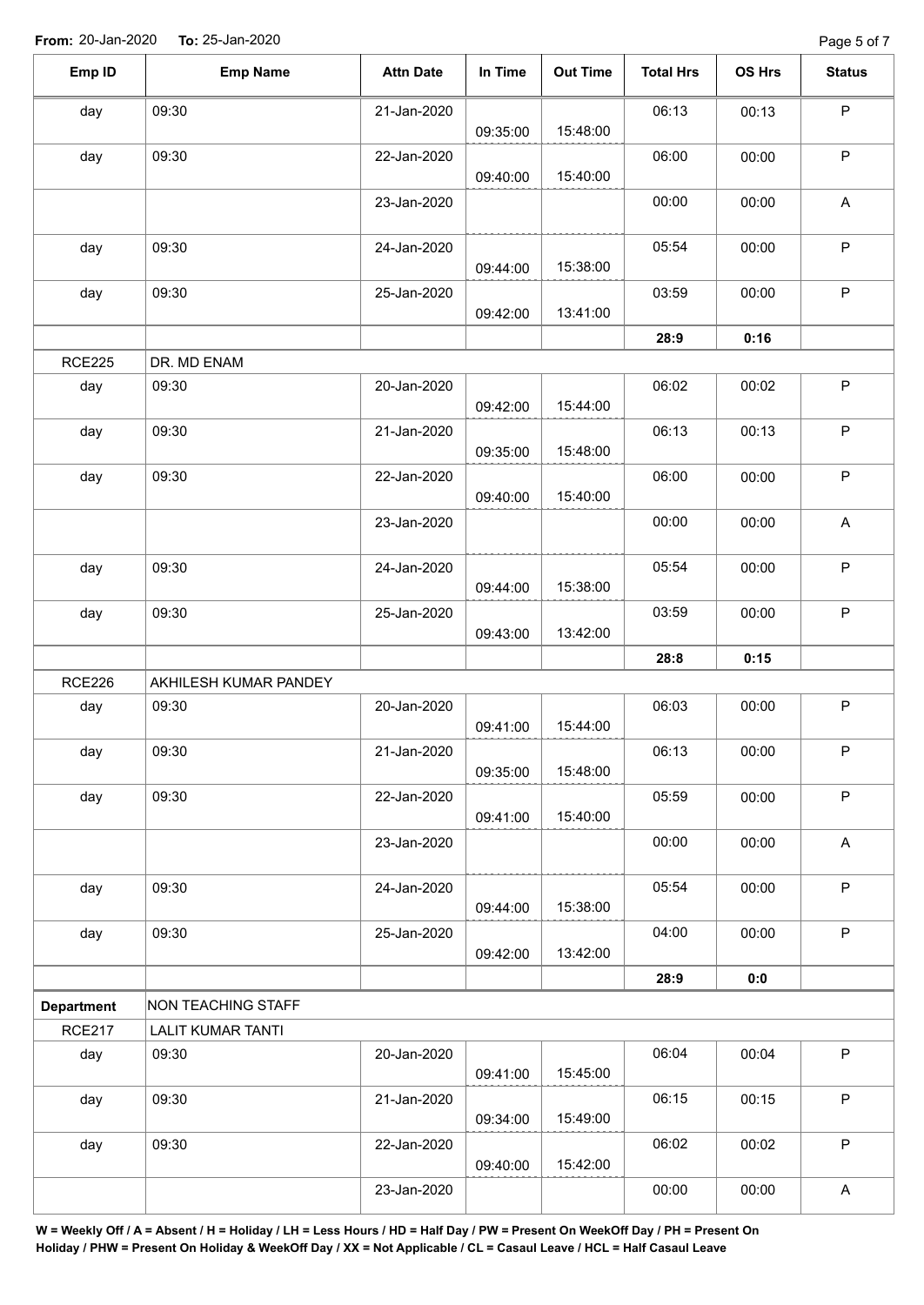**From:** 20-Jan-2020 **To:** 25-Jan-2020

Page 6 of 7

| Emp ID        | <b>Emp Name</b>      | <b>Attn Date</b> | In Time  | <b>Out Time</b> | <b>Total Hrs</b> | OS Hrs | <b>Status</b>             |
|---------------|----------------------|------------------|----------|-----------------|------------------|--------|---------------------------|
|               |                      |                  |          |                 |                  |        | ${\sf P}$                 |
| day           | 09:30                | 24-Jan-2020      | 09:43:00 | 15:39:00        | 05:56            | 00:00  |                           |
| day           | 09:30                | 25-Jan-2020      | 09:41:00 | 13:43:00        | 04:02            | 00:00  | $\mathsf P$               |
|               |                      |                  |          |                 | 28:19            | 0:21   |                           |
| <b>RCE218</b> | MD. SONU ANSARI      |                  |          |                 |                  |        |                           |
| day           | 09:30                | 20-Jan-2020      | 09:41:00 | 15:46:00        | 06:05            | 00:05  | $\sf P$                   |
| day           | 09:30                | 21-Jan-2020      | 09:33:00 | 15:50:00        | 06:17            | 00:17  | P                         |
| day           | 09:30                | 22-Jan-2020      | 09:40:00 | 15:42:00        | 06:02            | 00:02  | $\mathsf P$               |
|               |                      | 23-Jan-2020      |          |                 | 00:00            | 00:00  | $\boldsymbol{\mathsf{A}}$ |
| day           | 09:30                | 24-Jan-2020      | 09:43:00 | 15:39:00        | 05:56            | 00:00  | $\mathsf P$               |
| day           | 09:30                | 25-Jan-2020      | 09:41:00 | 13:43:00        | 04:02            | 00:00  | $\mathsf P$               |
|               |                      |                  |          |                 | 28:22            | 0:24   |                           |
| <b>RCE219</b> | <b>FAIYAZ FAISAL</b> |                  |          |                 |                  |        |                           |
| day           | 09:30                | 20-Jan-2020      | 09:41:00 | 15:46:00        | 06:05            | 00:05  | $\mathsf P$               |
| day           | 09:30                | 21-Jan-2020      | 09:33:00 | 15:50:00        | 06:17            | 00:17  | $\sf P$                   |
| day           | 09:30                | 22-Jan-2020      | 09:40:00 | 15:42:00        | 06:02            | 00:02  | $\sf P$                   |
|               |                      | 23-Jan-2020      |          |                 | 00:00            | 00:00  | $\boldsymbol{\mathsf{A}}$ |
| day           | 09:30                | 24-Jan-2020      | 09:43:00 | 15:39:00        | 05:56            | 00:00  | P                         |
| day           | 09:30                | 25-Jan-2020      | 09:41:00 | 13:43:00        | 04:02            | 00:00  | $\mathsf P$               |
|               |                      |                  |          |                 | 28:22            | 0:24   |                           |
| <b>RCE220</b> | SAIFUL KHAN          |                  |          |                 |                  |        |                           |
| day           | 09:30                | 20-Jan-2020      | 09:40:00 | 15:46:00        | 06:06            | 00:06  | $\sf P$                   |
| day           | 09:30                | 21-Jan-2020      | 09:34:00 | 15:50:00        | 06:16            | 00:16  | $\sf P$                   |
| day           | 09:30                | 22-Jan-2020      | 09:39:00 | 15:42:00        | 06:03            | 00:03  | $\sf P$                   |
|               |                      | 23-Jan-2020      |          |                 | 00:00            | 00:00  | A                         |
| day           | 09:30                | 24-Jan-2020      | 09:43:00 | 15:39:00        | 05:56            | 00:00  | $\mathsf P$               |
| day           | 09:30                | 25-Jan-2020      | 09:41:00 | 13:43:00        | 04:02            | 00:00  | $\mathsf P$               |
|               |                      |                  |          |                 | 28:23            | 0:25   |                           |

**W = Weekly Off / A = Absent / H = Holiday / LH = Less Hours / HD = Half Day / PW = Present On WeekOff Day / PH = Present On Holiday / PHW = Present On Holiday & WeekOff Day / XX = Not Applicable / CL = Casaul Leave / HCL = Half Casaul Leave**